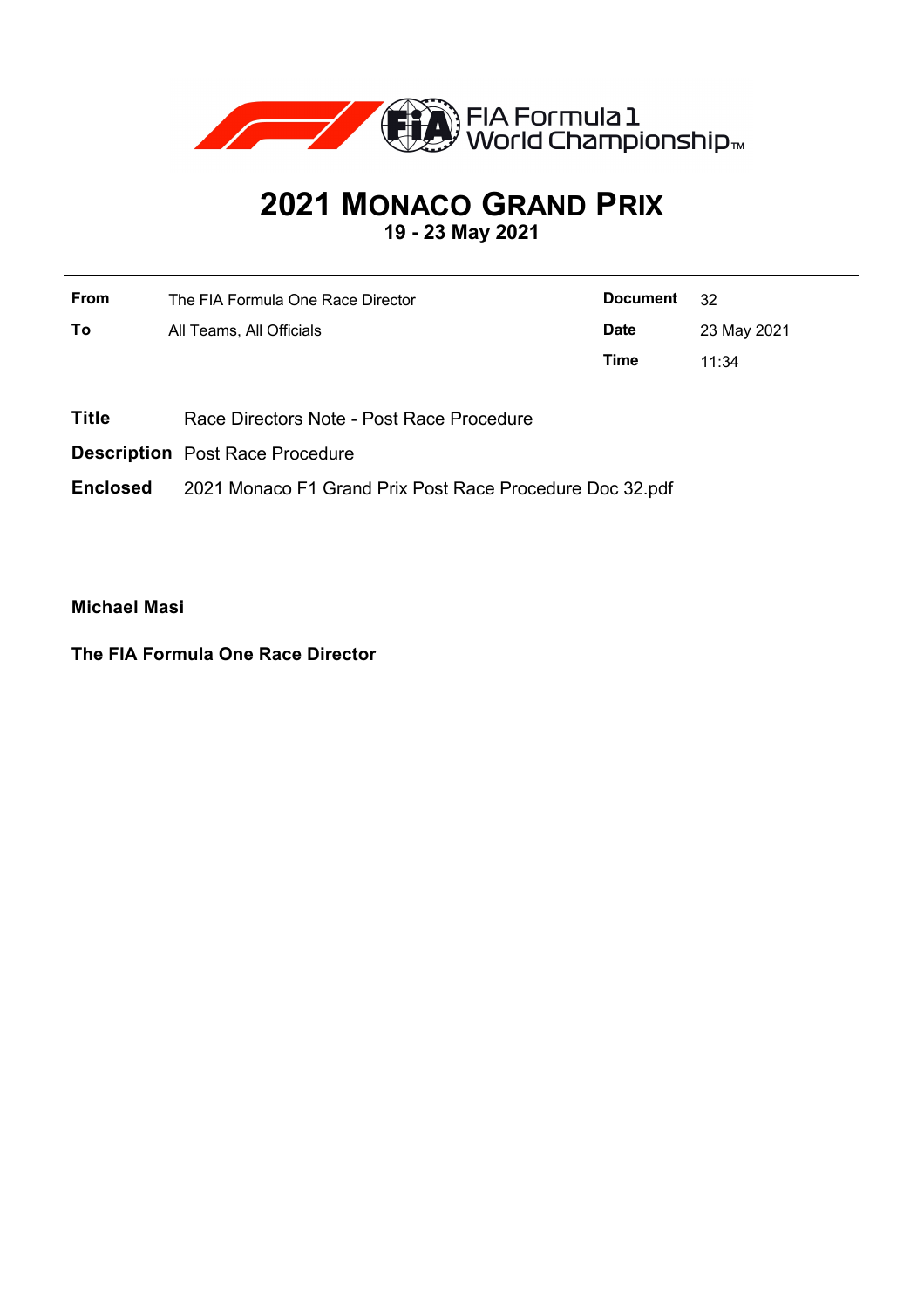

## **2021 MONACO GRAND PRIX**

**19 – 23 May 2021**

| From | The FIA Formula One Race Director | <b>Document</b>     | - 32                 |
|------|-----------------------------------|---------------------|----------------------|
| To.  | All Teams, All Officials          | <b>Date</b><br>Time | 23 May 2021<br>11:35 |

## **NOTE TO TEAMS: POST RACE INTERVIEW & PODIUM CEREMONY PROCEDURE**

In addition to the provisions of the 2021 Formula One Sporting Regulations – Appendix 3 Podium Ceremony, as this is a Closed Event the Podium Ceremony procedure detailed below must be followed.

Post Race Interview and Podium Ceremony Procedure:

- The master of ceremonies will be appointed by the FIA to conduct and take responsibility for the entire podium ceremony.
- Drivers who finish the race in the top three positions will be required to **stay on the track** and continue to the finish line, where they will find the boards showing positions from 1, 2, 3 located in front of the Podium.
- Other than the team mechanics (with cooling fans if necessary), officials and FIA pre-approved television crews and the four FIA approved photographers, no one else will be allowed in the designated area at this time (no driver physios nor team PR personnel).
- For the duration of the Post Race Interviews and Podium Ceremony Procedure, the Drivers finishing in race in positions 1, 2, 3 must remain attired only in their Driving Suits, 'done up' to the neck, not opened to the waist. For the avoidance of doubt this includes a Medical Face Mask or Team Branded Face Mask only as provided in the Parc Fermé Area by the master of ceremonies.
- The post-race interviews will take place in this designated area, and the interviewer will be David Coulthard.
- Drivers must not interfere with Parc Fermé protocols in any way.
- During this time, team members of the top three (3) drivers will be permitted to access their allocated areas in front of the Podium.
- Once the interviews have been completed, the cool down area, where water and towels will be positioned for each Driver, will be located underneath the podium. No other drinks are permitted in the Parc Fermé area.
- Each Driver will be given their Pirelli Caps which will also contain a Medical Face Mask both of which must be worn during the Podium Ceremony.
- The drivers will then be escorted to the permanent Podium area where the 1, 2, 3 Rostrum and Dias will be located.
- When the Drivers are ready, an announcement for the Podium Ceremony will take place with the 3<sup>rd</sup> and 2<sup>nd</sup> placed Drivers introduced to move to their respective Podium Dias steps.
- The Winning Driver will then be announced who will move to his position on the Podium.
- The ACM will conduct the podium ceremony and dignitaries will present trophies wearing mask and gloves.
- The Sparkling Wine Podium Celebrations will the take place.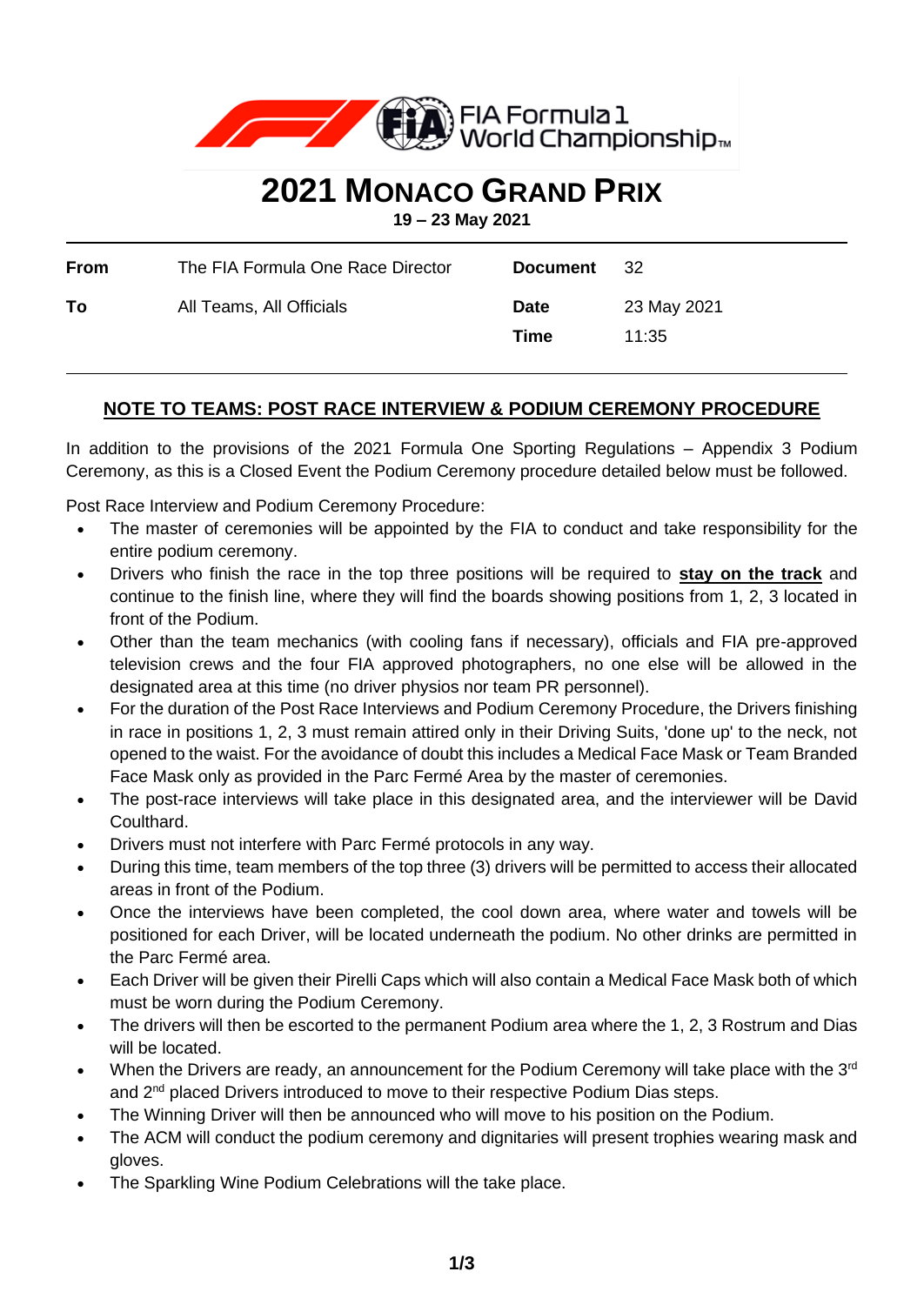- For the duration of the TV pen interviews and FIA Post Race Press Conference, all Drivers finishing must remain attired in their respective teams' uniform only. For the avoidance of doubt this includes a Medical Face Mask or Team Branded Face Mask.
- Following the Podium Ceremony, the top three (3) drivers will be escorted by the FIA Media Delegate using shuttle busses to the TV pen located in the Formula 1 Paddock adjacent to the FIA Hospitality where they may be accompanied by their press officers.
- At the end of the TV pen, the top three drivers will go to the FIA Press Conference, located on the first floor of the Media Centre Building.
- Drivers classified from 4<sup>th</sup> and beyond must proceed directly to the TV pen immediately after they have been weighed in the Parc Fermé, located in the FIA garage. Each Driver must remain fully attired until after they have been weighed (e.g.: Helmet, Gloves, etc.). Any Driver classified from 4<sup>th</sup> and beyond who does not have a virtual session for the written media organized after the race must be available for interview at the written media zone adjacent to the TV pen once their TV interviews have concluded.
- Drivers who retired during the race are required to go to the TV pen as soon as they have come back into the paddock.

Please see the attached Post Race Podium Ceremony and Parc Fermé Diagram.

**Michael Masi FIA Formula One Race Director**